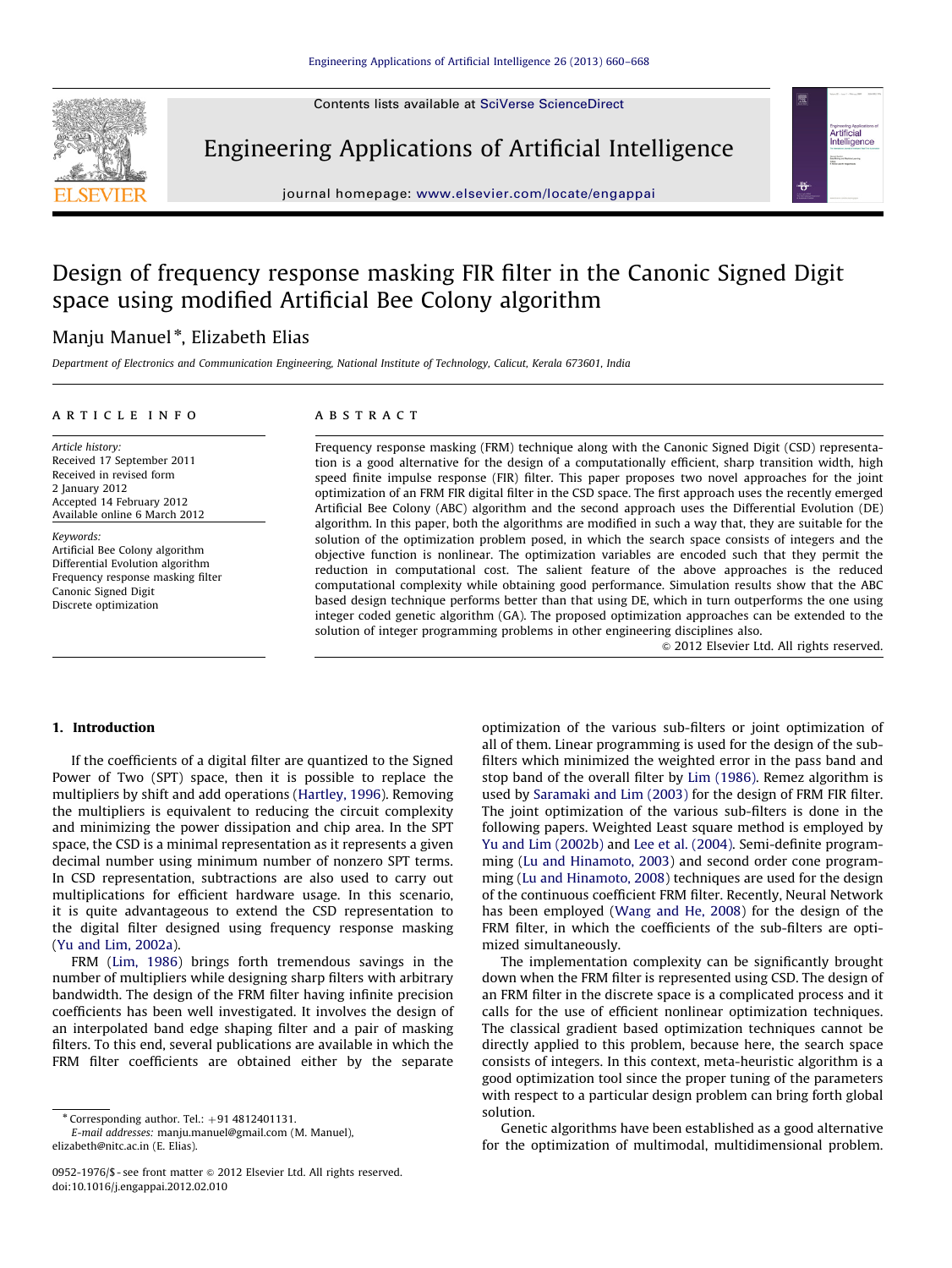This is a population based evolutionary algorithm where, in each iteration, candidate solutions are generated using genetic operations like reproduction, crossover and mutation. GA is used to design the FRM filter in the SPT space by [Yu and Lim \(2002a\).](#page--1-0) For GA, there is a chance for entrapment in a local minima in some cases, thereby leading to sub-optimal solutions. This drawback can be avoided by properly modifying GA. A novel GA is reported by [Mercier et al. \(2007\)](#page--1-0) where a look up table approach is used for the design of FRM filters in the CSD space. Here, the binary equivalent of the index of the look up table is used to obtain the initial seed.

This paper proposes the design of the CSD based discrete FRM filter with reduced computational time using two approaches, one using the recently emerged Artificial Bee Colony algorithm ([Karaboga and Basturk, 2008](#page--1-0)) and another using Differential Evolution algorithm ([Storn and Price, 1995\)](#page--1-0). Differential Evolution has been chosen because it requires minimum number of parameters in the initialization process. The ABC algorithm and Differential Evolution algorithm have been modified in this work in such a way that, in the course of optimization, the candidate solutions are integers and efficient exploration and exploitation of the search space is done. A promising aspect of these approaches is that good quality solution is obtained with much reduced computation time. Besides, the proposed joint optimization permits the simultaneous design of the various sub-filters of the FRM filter. Another advantage of the proposed approaches is that, in the course of the optimization, restoration techniques are not needed to bring back the candidate solutions to the legitimate CSD codes, unlike in the design of CSD filters based on genetic algorithm ([Ashrafzadeh and Nowrouzian, 1997\)](#page--1-0). For the purpose of comparison, integer coded GA [\(Manoj and Elizabeth, 2009](#page--1-0)) is also used to design the discrete FRM filter. It was found that the design based on ABC approach outperforms that based on DE and the one using DE performs better than that using integer coded GA in terms of the frequency domain specifications of the FRM filter. The paper is organized as follows. Section 2 gives an overview of frequency response masking. In Section 3, the CSD representation is briefed. Section 4 gives a brief overview of the ABC algorithm and Differential Evolution algorithm. The statement of the problem is done in [Section 5](#page--1-0). The design of the continuous coefficient FRM filter is briefed in [Section 6.](#page--1-0) [Section 7](#page--1-0) illustrates the proposed design of multiplier-less FRM filter using the modified ABC algorithm. [Section 8](#page--1-0) is concerned with the design of the discrete FRM filter using the modified Differential Evolution algorithm. The results and discussions are presented in [Section 9.](#page--1-0)

#### 2. Overview of frequency response masking

Frequency response masking is a much acclaimed technique for the design of an arbitrary bandwidth, sharp FIR filter with reduced computational complexity ([Lim, 1986\)](#page--1-0). Efficient hardware implementation of the filter designed using FRM is possible due to the large number of zero-valued coefficients. It consists of a prototype filter  $H<sub>o</sub>(z)$ , complimentary filter  $H<sub>c</sub>(z)$ , masking filter  $H_{ma}(z)$  and a complimentary masking filter  $H_{mc}(z)$ . The complimentary filter  $H_c(z)$  can be realized by subtracting the output of the low pass filter  $H_a(z)$  from the delay block  $z^{-0.5(N_a-1)}$ , provided, the model filters are FIR in nature. The block diagram of the FRM filter is shown in Fig. 1.

The overall transfer function of the FRM filter can be written as follows:

$$
H(z) = H_a(z^M)H_{ma}(z) + (z^{-0.5(N_a - 1)M} - H_a(z^M))H_{mc}(z)
$$
\n(1)

The prototype filter, also called the band edge shaping filter, is interpolated by a factor M and therefore its transition width is



Fig. 1. Frequency response masking filter.

reduced by a factor of M. The masking filters are used to retain the necessary spectrum repetitions for the formation of any arbitrary bandwidth filter under consideration.

#### 3. Canonic Signed Digit representation

Multiplier-less techniques are used to avoid the need of establishing an expensive general purpose multiplier on, say, the FPGA. Among the multiplier-less techniques, Canonic Signed Digit representation is an encoding where a binary number contains the fewest number of nonzero bits ([Hartley, 1996\)](#page--1-0). Therefore, the number of partial product additions in a hardware multiplier can be brought down, when the filter coefficients are encoded in the CSD format. The features are as follows.

- (a) It is a minimal representation.
- (b) It has a unique SPT representation for a given decimal input.
- (c) It is a ternary system.
- (d) No two consecutive bits are nonzero.
- (e) An N bit CSD number cannot have more than  $(N+1)/2$ nonzero bits, often fewer.

Any infinite precision multiplier coefficient 'd' can be represented using the CSD format as follows:

$$
d = \sum_{i=1}^{L} a_i 2^{R-i} \tag{2}
$$

where 'L' is the wordlength of the CSD number and integer 'R' represents a radix point in the range  $0 < R < L$ . Besides

$$
a_i a_{i-1} = 0 \tag{3}
$$

$$
a_i \in \{-1, 0, 1\} \tag{4}
$$

#### 4. Overview of the Artificial Bee Colony algorithm and Differential Evolution algorithm

This section gives an overview of the Artificial Bee Colony algorithm and Differential Evolution algorithm.

#### 4.1. Artificial Bee Colony (ABC) algorithm

Introduced by [Karaboga and Basturk \(2008\)](#page--1-0), the Artificial Bee Colony algorithm has been proven to be an efficient tool in finding out the potential solutions for a multidimensional, multimodal optimization problem. The artificial colony of the honey bees comprises the following types of bees: employed bees, onlookers and scouts. A bee waiting on the dance area for making the decision to choose a food source is called an onlooker and a bee going to the food source visited by itself previously is called an employed bee. The scout bee is responsible for carrying out random search. The food source represents a possible solution to the problem. The number of food sources is the same as the number of employed bees. The algorithm starts by deputing an